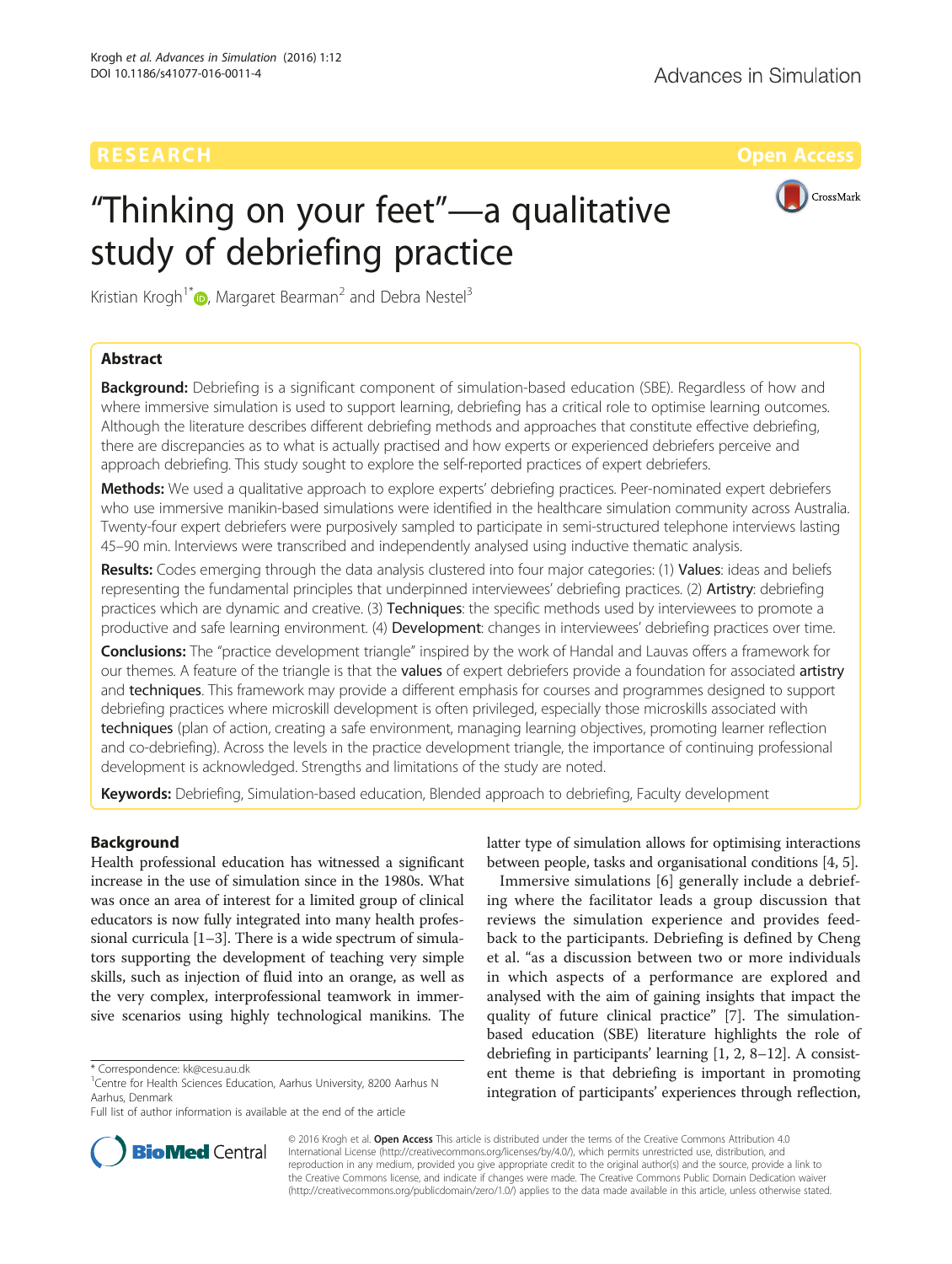which is likely to improve clinical practice [[8, 9, 12](#page-9-0)]. The literature also outlines many approaches to debriefing [[13](#page-9-0)–[21\]](#page-10-0).

Cheng et al.'s [[7\]](#page-9-0) systematic review on debriefing in technology-enhanced simulation indicates the broad range of literature available regarding debriefing, particularly the many models and approaches for debriefing—some are context specific while others are generic. In the same year, Waznonis [[22](#page-10-0)] published a literature review on evaluations for simulation-related debriefings in educational settings and identified 22 methods and seven evaluations, and more have been reported since this review [[20](#page-10-0), [23\]](#page-10-0). In general, the literature describes how debriefing could or should be done to gain the most from the preceding experiential learning activity. However, there is little evidence supporting one method over another. It is likely that several factors are important such as what is taught, the level of learners, their previous experiences, the individual facilitator's background and the learning environment [[13, 17,](#page-9-0) [24](#page-10-0)]. These and other debriefing characteristics are often incompletely reported [\[7](#page-9-0)]. The actual use of these models by expert debriefers is rarely mentioned in studies on impact of SBE and if so, only briefly [\[25](#page-10-0)]. Although the literature describes how debriefing should be conducted, there is less information about how debriefings actually take place.

Closely related to debriefing in SBE is the notion of the pre-simulation briefing (synonymous with the terms introduction, orientation and pre-briefing). The role of the pre-simulation establishing a safe learning environment is acknowledged in the literature [[26\]](#page-10-0). While important, this study is focused on debriefing; we acknowledge the significant role of the briefing and value it for what it does rather than exploring how it is done.

In summary, the literature provides extensive and valuable guidance on how to approach debriefing as well as an understanding of the associated role of briefing. What is less well known is how educators debrief in actual teaching environments, with significant and occasional challenges such as limited time, disinterested learners and failing technology. In seeking to understand how to optimise debriefing "on the ground", we aim to understand how experts approach their debriefing practices.

Our research question is what are the debriefing practices of expert debriefers after immersive manikin-based simulations?

## Methods

This study used a qualitative approach to explore debriefing in immersive scenario- and manikin-based simulation. With the researcher as an active interpreter, data was analysed inductively, with a continued awareness of researchers' own preconceptions and backgrounds [[27](#page-10-0)].

The three authors have extensive experience with SBE and different debriefing approaches in a variety of contexts and simulation modalities. KK has a medical background while MB and DN are both experienced health professional and simulation educators with extensive experience conducting qualitative research. An additional focus on the study, which emerged as a separate theme during analysis, was the practical uses of video-assisted debriefing. This narrow focus analysis is described elsewhere [[28](#page-10-0)]. The analysis of data presented in this study has not been reported previously.

#### Ethics

Ethical approval was obtained from Monash University Human Research Ethics Committee, Australia—Project Number: CF12/1604 – 2012000867.

#### Sampling and data collection

The participants sampled for this study were purposively selected from 66 peer-nominated expert debriefers in immersive manikin-based simulations. Senior faculty  $(n = 13)$  of a national faculty development programme for simulation educators (AusSETT) funded by the Australian government-nominated expert debriefers for inclusion in the study [\[29](#page-10-0)–[31](#page-10-0)]. The nominating senior faculty are established and respected simulation educators, many of whom have served with the Australian main association (or "peak body") for healthcare simulation and therefore have a wide reach across the healthcare simulation community [\[29\]](#page-10-0).

Selection criteria for the purposive sampling from the 66 nominations were (1) multiple nominations, (2) diversity of affiliation (simulation centre, hospital and university affiliation) and (3) diversity of clinical and educational background. Additionally, employment location was included as a criterion, with a view to seek representation across all Australian states and territories. The data pertaining to these criteria were provided when known by the nominators or retrieved through internet search. Relevant demographic data was collected and checked during the interviews.

Thirty potential respondents purposively selected were contacted by email. Five declined, were unable to participate or did not respond, and one interviewee was excluded after the interview due to lack of debriefing experience (less than 4 years). With a focus on immersive manikin-based simulations, all respondents were explicitly asked to consider and discuss debriefing relevant to this modality. One interviewer (KK) conducted the 24 individual semi-structured exploratory telephone interviews lasting 45–90 min (a total of 25 h 38 min). Interviews followed a semi-structured topic guide that was piloted and adjusted prior to use (see [Appendix](#page-8-0)). The topic guide was based on literature and designed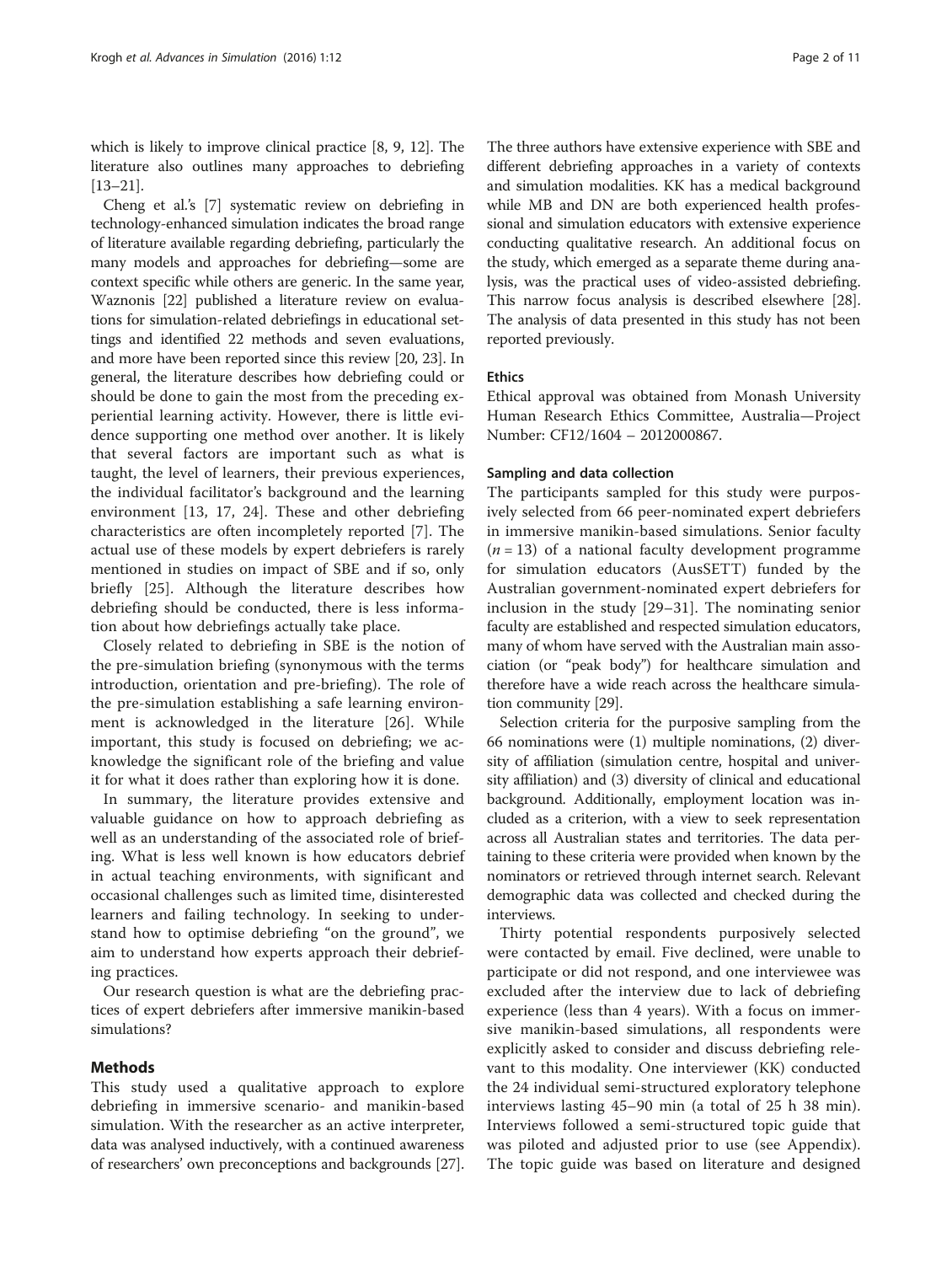to address our research question. Interviews were audio recorded and transcribed (a total of 470 pages) by a professional transcriber. The interviewer (KK) then read and listened to all interviews to verify accuracy.

The 24 debriefers (10 women and 14 men) whose interview transcripts were included in the analysis had between 4 and 23 years of debriefing experience (mean 9.7 years). Thirteen described themselves as full-time educators and 11 as part-time, and they came from a variety of disciplines including medicine, nursing, midwifery, paramedicine and allied health in 20 different institutions/organisations across Australia. Eight debriefers reported mainly facilitating training for students, 16 for graduates in a range of simulation types from skill and algorithm training to immersive fullscale simulation, both in situ and/or within a simulation facility.

#### Analysis

The first step in the analysis was to develop a coding framework. The authors (KK, MB and DN) inductively and independently coded randomly selected transcripts  $(n = 12; KK = 5, MB = 3 and DN = 4)$ . Through this process, we jointly rearranged and renamed codes, and developed a framework of higher order themes by consensus, in the qualitative description tradition [\[32](#page-10-0)]. That is, analysis closely represented what the participants themselves described. All 24 transcripts were then coded according to the framework using interpretive thematic analysis [[33, 34](#page-10-0)], by a single researcher (KK). This paper deals with the higher order themes of "practice" and "development of expertise".

The second step of analysis was to consider these higher order themes in more depth. The authors (KK, MB and DN) inductively re-analysed eight purposively selected interviews (four each with two overlapping,) using a more interpretive lens [\[27\]](#page-10-0). A total of 36 codes emerged during this stage, reaching saturation after approximately 16 interviews.

The third step was to create a summary of each code with descriptive recurrent quotes (KK). That is, we returned to the transcripts to identify text for each code seeking confirming and disconfirming evidence. These summaries of descriptive recurrent quotes were reviewed and thematised (KK and MB) resulting in four categories. At this point, we also reduced the 36 codes to 18 themes and 10 subthemes (Table [1](#page-3-0)). The reduction was made possible because of the overlapping codes.

The fourth step consisted of a critical review of the data against the categories, themes and subthemes (KK, MB and DN). This final step ensures that the findings are truly representative of the data.

NVivo 10 (NVivo version 10.0.638.0, QSR International) was used to manage data. An audit trail of analytic moves was maintained.

## Results

The data analysis clustered into four major categories: values, artistry, techniques and development (Table [1](#page-3-0): overview of the emerging categories, themes and subthemes). These represent the totality of the debriefing practices described by the interviewees. These categories and their component themes and subthemes are described in the rest of this section, illustrated with representative quotes.

#### Values

The interviewees explicitly and implicitly expressed core sets of ideas and beliefs that represented the fundamental principles that underpinned their debriefing practices. Three themes emerged philosophies, theories and impact. Interviewee's values appeared relatively stable.

#### Philosophies

Most of the interviewees expressed a philosophy of debriefing; the debriefer is a facilitator, who must be dedicated, honest, genuinely curious and possess the abilities to facilitate a reflective debriefing.

"The idea of being an advocate and genuinely curious I think is fundamental to good debriefing." Interviewee #13

Learner-centredness was a subtheme. This notion, of following the learners' needs and objectives, was a common philosophy underpinning debriefing approaches.

#### **Theories**

Although few interviewees described explicit educational theories or theorists, there was an overwhelming constructivist influence in their practices. That is, the interviewees noted the importance of acknowledging the participants' prior experiences and ideas, and their thoughts and feelings about the simulation activity [\[35](#page-10-0)]. Constructivism was also manifested in their talk about scaffolding and experiential learning [[36, 37](#page-10-0)]. Theorists that were cited included Kirkpatrick [[38](#page-10-0)], Kolb [[39](#page-10-0)] and Lave and Wenger [\[40](#page-10-0)]. Some interviewees identified educationalists who had shaped their thinking about simulation and particularly their debriefing.

"I think whether you label someone an educational theorist or not, whether they've contributed something that contributes to education theory then that's important…. So lots and lots of people have contributed really important aspects that make up one big picture I think." Interviewee #4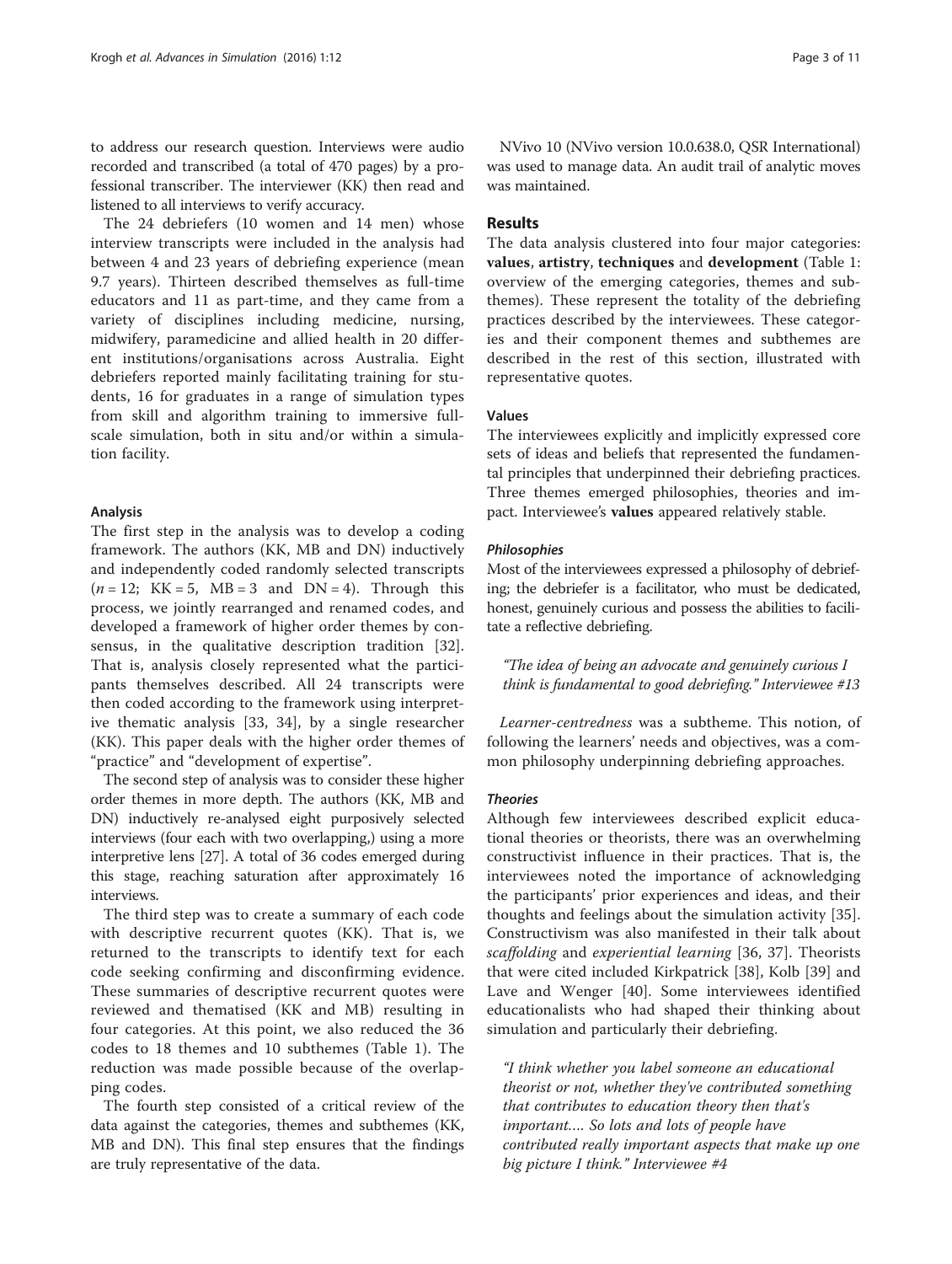<span id="page-3-0"></span>

|           |  | Table 1 Overview of the emerging categories, themes and |  |
|-----------|--|---------------------------------------------------------|--|
| subthemes |  |                                                         |  |

| Category          | <b>Themes</b>                                  | <b>Subthemes</b>    |
|-------------------|------------------------------------------------|---------------------|
| Values            | Philosophies                                   | Learner-centredness |
|                   | <b>Theories</b>                                |                     |
|                   | Impact                                         |                     |
| <b>Artistry</b>   | Thinking on your feet                          | Flexibility         |
|                   |                                                | Balancing           |
|                   |                                                | Prioritising        |
|                   | Blended debriefing                             |                     |
|                   | Strategizing                                   |                     |
|                   | Personal touch                                 | Frame               |
|                   |                                                | Honesty             |
|                   |                                                | <b>Stance</b>       |
| <b>Techniques</b> | Plan of action                                 | Structuring         |
|                   |                                                | Methods             |
|                   |                                                | Sequencing          |
|                   | Creating a "safe" learning<br>environment      |                     |
|                   | Managing learning<br>objectives                |                     |
|                   | Promoting learner reflection                   |                     |
|                   | Co-debriefing                                  |                     |
| Development       | Transformation                                 |                     |
|                   | Challenges                                     |                     |
|                   | Becoming comfortable<br>with the uncomfortable |                     |
|                   | Care about their practice                      |                     |
|                   | Learning from and with peers                   |                     |
|                   | Training                                       |                     |

The fonts used for Categories, Themes and Subthemes in Table 1 are corresponding to those used throughout the article

The interviewees described themselves as "doers" rather than "academics"; and there was an impression of regret as some interviewees expressed the desire to be more academically grounded.

#### Impact

There was a sense among interviewees that the debriefing creates an opportunity for all learners to adjust their perceptions of the world and reinforce, improve or change practice. In simulation, changed and improved practice is often displayed after the consecutive scenarios. Although there was perceived value in learners improving in simulation, the overall objective was to improve clinical practice.

"Pull out the salient bits that should be transferred to the real clinical environments because we really don't want people to be getting better at simulation, we want people to be getting better at clinical practice" Interviewee #4

Improvements that are promoted and reinforced through debriefing may potentially improve clinical practice.

#### Artistry

Artistry refers to the "creative skill or ability" [\[41\]](#page-10-0) noted in the interviewee's descriptions of their practice. The themes within this category distinguish these interviewees as experts. The themes draw heavily from each other: "thinking on your feet" is required to blend models and manage learning objectives, and is also heavily informed by the personal characteristics of the debriefer.

#### Thinking on your feet

The first, and in some ways, the most significant theme of the artistry category, was the importance of being able to facilitate in a dynamic environment and "think on your feet" (Interviewee #12). This varied somewhat dependent on the learners' level and the context. Across the three subthemes' flexibility, balancing, and prioritising, there is an important idea of constant vigilance as debriefings may constantly change depending on learners' interactions and reactions.

"Debriefings are very reactive. You have to be watching what's happening as you're going and modifying what you're doing" Interviewee #17

Flexibility revolved around the notion that interviewees had a repertoire of debriefing methods on which to draw and made in-the-moment decisions to select the approach that best suited the current situation. This often led to a blended debriefing approach, which is expanded in the next theme.

Balancing and prioritising include managing the various different agendas inherent within a simulation.

#### Blended debriefing

A consistent theme was the interviewees' blending of debriefing approaches [\[20](#page-10-0)], that is, the use of different models and techniques to approach debriefing.

"My personal approach is more of a blended approach I have to say. I know of all of the different styles of debriefing. I've found that no one style seems to fit me for all of the types of debrief that I do." Interviewee #5

The interviewees' blending of debriefing models and techniques was dynamic and dependent upon personal preferences, the learners' perceived needs, and the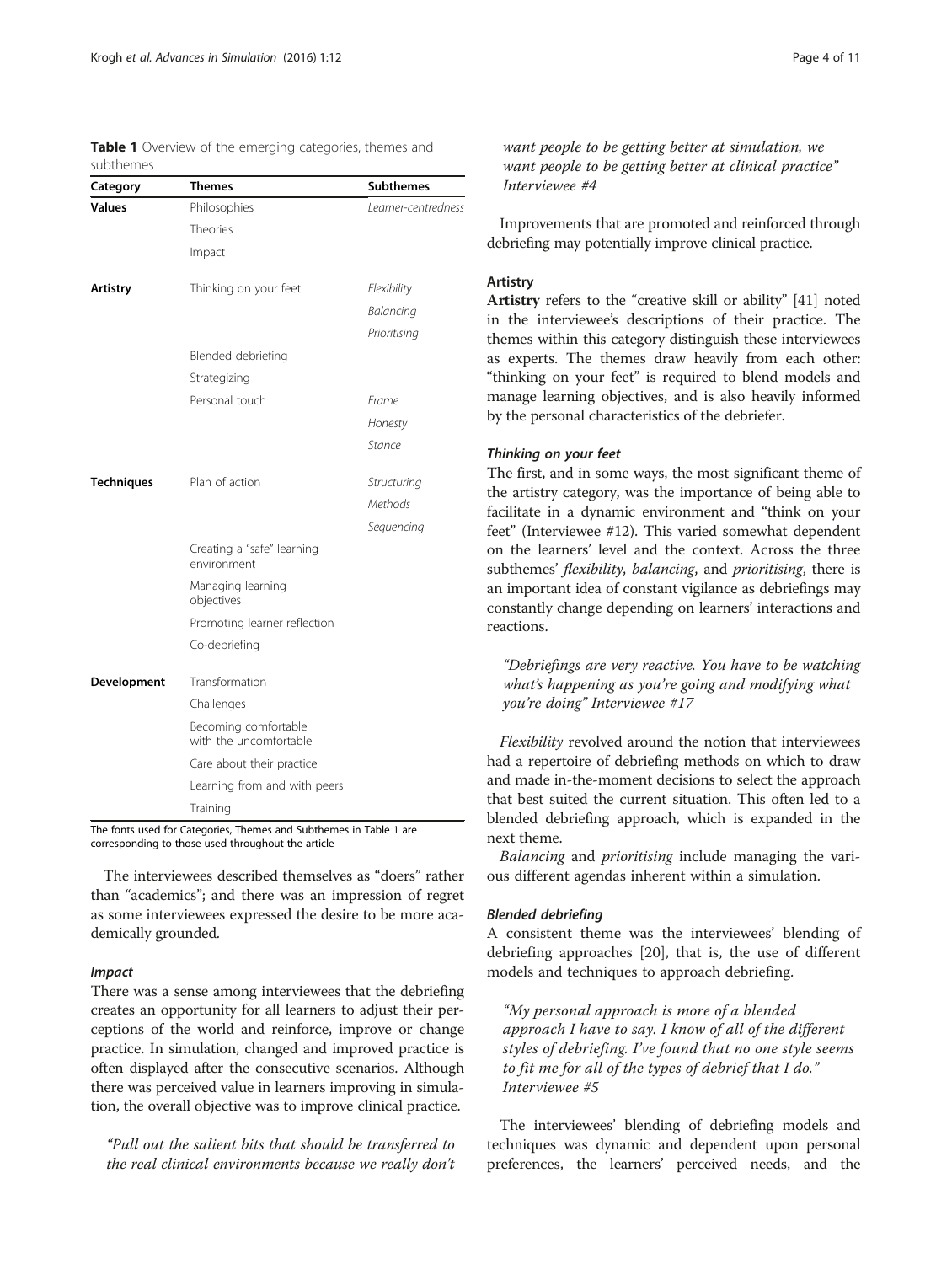scenario as experienced by the debriefer. This complex practice was therefore regarded more as artistry than as a technical process.

"Depending on what the simulation is and depending on what the participants are like when they enter the debriefing room, use all the different tools that are available to try and create your style for that particular debrief" Interviewee #16

#### **Strategizing**

The interviewees described having different strategies depending on the level of the learner and type of simulation or course. Strategizing was dynamic, as the way the scenario unfolds and the learners' perception of the scenario may change the initial strategy. This counterbalanced thinking on your feet  $-$  it suggested that interviewees did not start the debrief de novo, but had a range of ways in which they could achieve their agenda. These strategies could include various techniques, as outlined below.

#### Personal touch

Artistry is reliant on the artist; this theme encapsulates the unique and personal approach that defines debriefing as a creative practice. Three subthemes emerged: frame, honesty, and stance. Frame relates to the interviewees' background, preconceptions and experiences.

"… I think a background in emergency medicine is helpful from that perspective because I don't expect prescription for everything I see. I mean I've never had another background but I'm used to unexpected things and it doesn't faze me." Interviewee #12

Honesty enables a constructive discussion, but simultaneously, there was a sense that the presentation of honesty was dependent on the debriefer:

"I personally think that learners don't value pussyfooting around tricky situations or tricky questions or answers. I think they just want to hear sometimes from the instructor what your view is" Interviewee #1

Debriefers also declared their stance, that is, their mental or emotional position adopted with respect to their judgements and opinions of the performances in the simulation. A common stance was taken on the importance of addressing unsafe practice, especially for clinicians.

"If there was some safety issue that came out of that session that they were unable to use a piece of equipment safely or they have some misconceptions that were dangerous and would lead to patient harm, they must be addressed before the end of the session because really if you don't say anything then by omission they feel that that was an okay thing to do." Interviewee #5

## **Techniques**

This category explores techniques used by the interviewees to promote a productive and safe learning environment.

#### Plan of action

This action-oriented theme is in some ways the practical application of the strategizing theme. It has three overlapping subthemes: *structuring*, *methods*, and *sequencing*. The interviewees consistently described a three-phase structure: reactions (e.g. learners venting or expressing emotions), discussion (e.g. sharing facts, summarising the scenario, facilitating reflection, seeking understanding, analysing actions) and summary (e.g. identifying take home messages, transfer to clinical practice).

"There's a couple of different names for these but it's the ones that have three phases, which is essentially gathering the information then analysing what actually happened and then basically taking it back to what did they learn from this process and what they can improve upon." Interviewee #25

The structuring subtheme is about permitting learners to know what is happening and why, and to keep the debriefing on time.

"Make sure the participants know the structure of the debrief, how it will unfold, make sure they're aware of their expectations and the rules" Interviewee #10

The *methods* subtheme captures the many approaches being used within the structure. The interviewees frequently mentioned Plus/Delta [\[14\]](#page-9-0), Advocacy/Inquiry [[16\]](#page-9-0), and Pendleton's model for feedback [[42](#page-10-0)]. The sequencing subtheme refers to the choices made regarding order of events or issues to be discussed during debriefing. Some of these were planned a priori, such as the use of the Plus/Delta [\[14](#page-9-0)] as an approach to facilitate prioritisation at the commencement of a debriefing.

## Creating a safe learning environment

The interviewees described key features in creating a safe learning environment. There was no single approach for how to do this, but the interviewees emphasised establishing ground rules of respect and confidentiality, and setting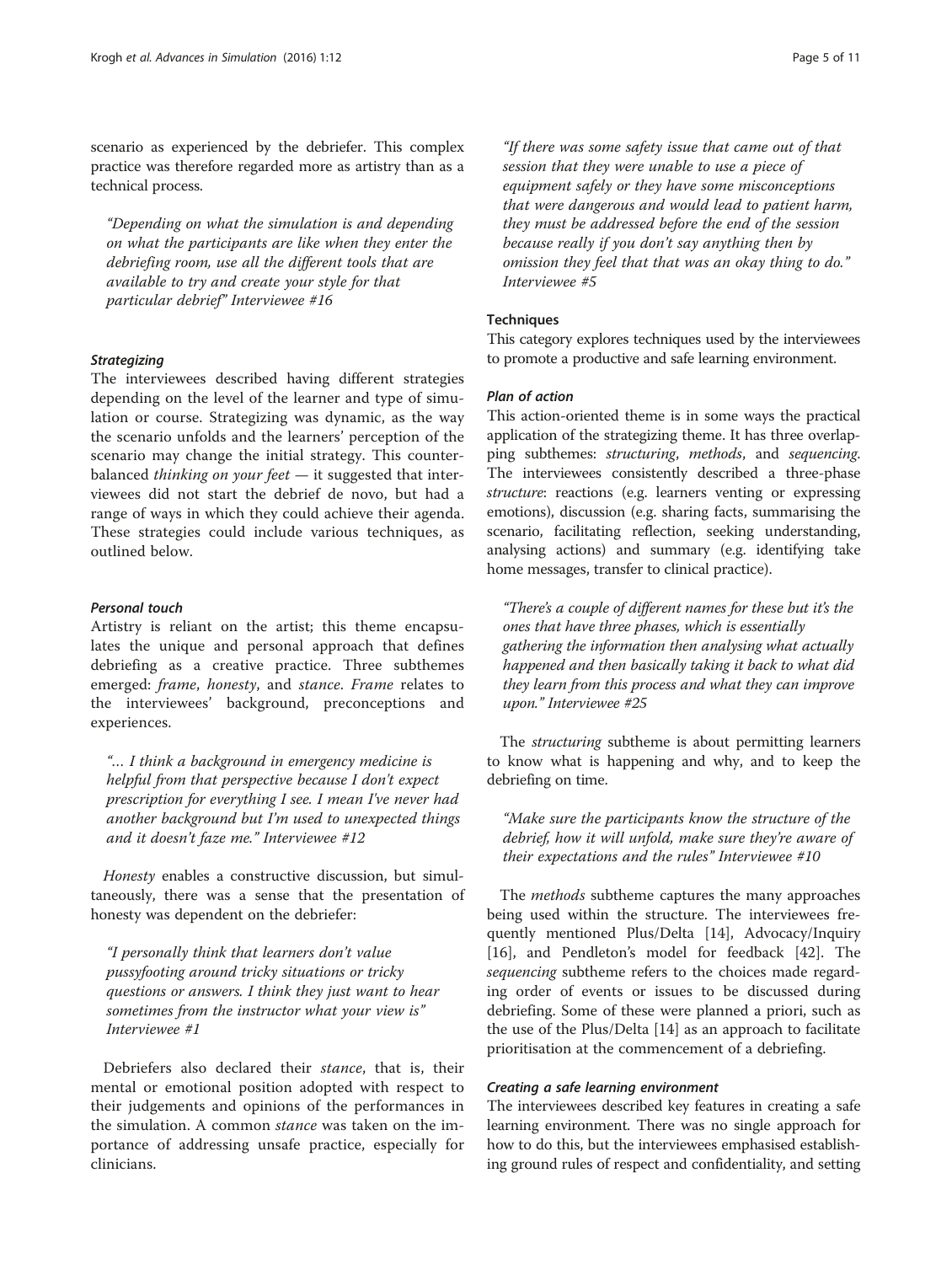the learners up for success with scenarios at the appropriate level of challenge. That is:

"being respectful of people by not purposely trapping them, so you're actually setting up an area, a zone of safety in training by acknowledging that sometimes challenging things happen and why it's been done that way." Interviewee #3

The interviewees emphasised the importance of briefing before the scenario in which the expectations, rules and structure of the debriefing were outlined. How briefings were delivered varied considerably. Although briefings were mentioned by the interviewees to be essential for creating a safe learning environment, briefing practices are not the focus and have not been analysed independently. Other common techniques for creating a safe environment that promoted learning included assisting the participants to de-role after the simulation; setting the stage for the debriefing; acknowledging feelings of the participants; normalising incidents; and sharing responsibility.

#### Managing learning objectives

The role of learning objectives was discussed at length. The interviewees described how learning objectives were of major importance when designing a course or scenario in order to know what action to take, what to look for and when to terminate a scenario. Standardised courses like Anaesthetic Crisis Resource Management (ACRM), Advanced Life Support (ALS) and many student curricula require that prescribed learning objectives should be met. The interviewees had to balance these requirements with their core philosophy of learner-centredness:

"I think the learning objectives are important to determine the course of the scenario and to know when you met what you wanted to do with the scenario. However, I sometimes think that what you planned to happen in the scenarios didn't always happen, it can be really quite dynamic." Interviewee #3

Managing this tension requires the artistry of thinking on your feet:

"…you need to be flexible enough to actually deal with the learner's needs rather than the rigid learning objectives for that scenario" Interviewee #11

Likewise, the interviewees described prioritisation through confining the number of learning objectives, generally two to four, addressing different facets of practice depending on the learner group and the topics.

There was a strong sense that too many objectives and learning was diminished.

"You can't get through all the things that you pick up you've just got to do the important things and you can't cover them all" Interviewee #14

#### Promoting learner reflection

Most of the interviewees believed that the debriefing is just the beginning of the reflective process intended to promote, enable and support the learners' reflection and learning.

"I think the whole point really is that we're getting them to review and reflect upon their practice" Interviewee #21

Some of the interviewees use the pause and discuss technique [\[43](#page-10-0)] to encourage and train reflection-in-action [[44](#page-10-0)] with a notion of the potential transfer of this ability to clinical encounters. This technique was mostly used with learners who had little or no clinical experience. A technique used across all levels was outlining lessons learned with a view to enacting learning in clinical practice.

#### Co-debriefing

Co-debriefing was valued but not a common practice, as it was often constrained by logistics and cost. Benefits included offering of content expertise, especially when content experts lacked debriefing experience. Co-debriefing sometimes afforded added attention to individual learners and also for co-debriefers facilitated peer support, especially when training new debriefers.

"it's also just useful to have two brains; you have two people watching the reactions and can redirect questions and can pick up on things you forget." Interviewee #13

"Part of our debriefer mentoring program is that, particularly debriefers who are learning get mentored and get feedback after each debrief from their codebriefer who is their mentor." Interviewee #11

#### Development

This category captures how the interviewees' changed and developed their debriefing practice over time. A key part of development is reflecting on ways to improve debriefing and then enacting them.

## **Transformation**

The interviewees were generally aware of the transformations they had made to their debriefing practice over time. In particular, they noted an increased focus on the learners' need: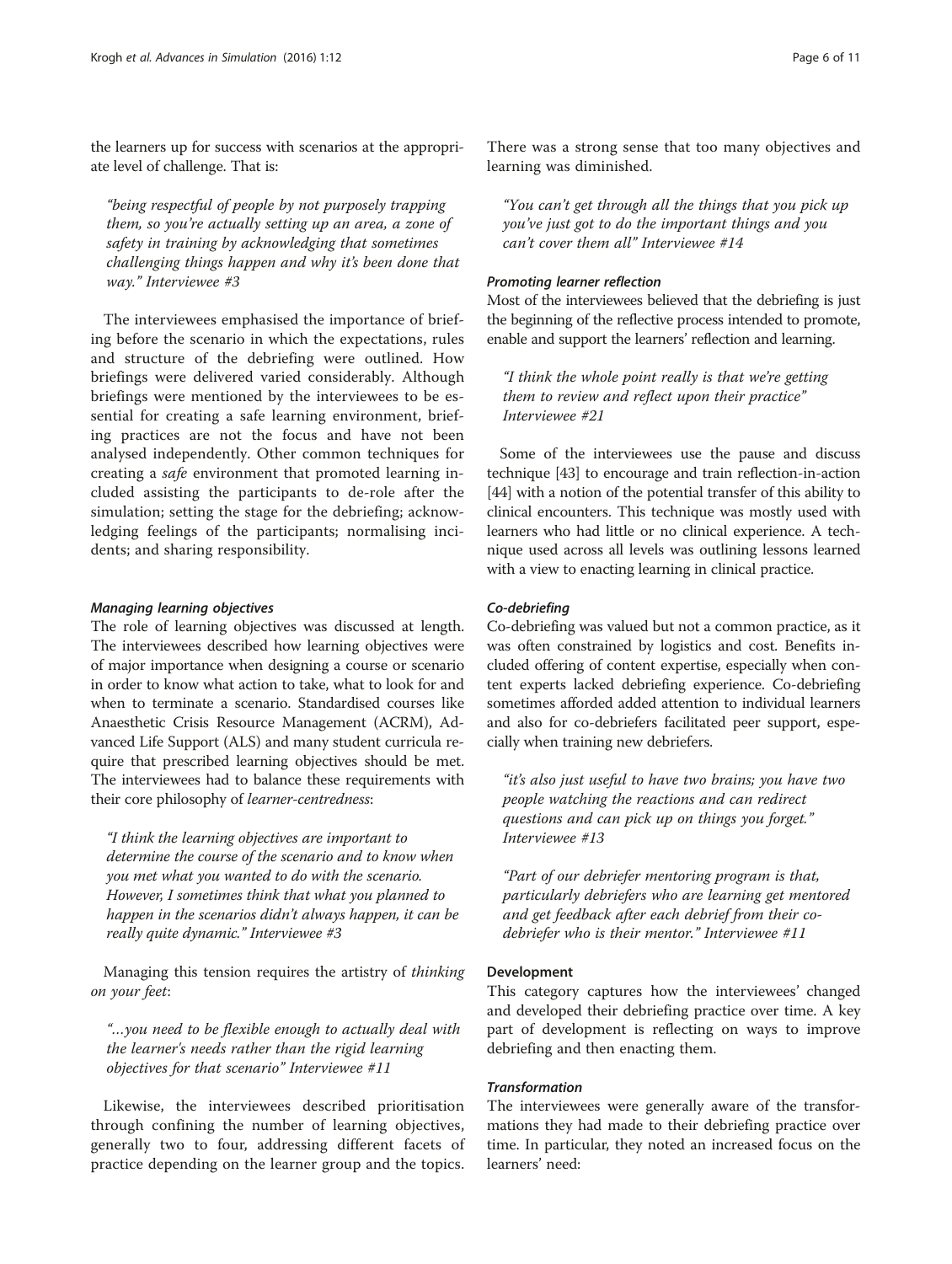"The main way it's changed is recognising the fact that I couldn't apply the same emphasis of debriefing phases to every group, that it needed to change all the time and identify which groups would need more of which aspect of debriefing and which part I'd focus on" Interviewee #25

#### **Challenges**

Challenges described by the interviewees can be grouped into two categories: (1) personal and (2) organisational. The personal challenges were the most prominent. The interviewees found it to be a challenge, albeit one often with positive outcomes, to keep on top of new debriefing techniques and methods:

"Keeping on top of new techniques and ways of doing things and not becoming stayed in what you do. Just having the opportunity to discuss it with others and continue to learn from peers is important" Interviewee #2

The interviewees reported being challenged by lack of time to do simulation and to debrief; a few interviewees mentioned that debriefing participants with a different clinical background is sometimes challenging.

"On a interpersonal level I occasionally find that being a nurse debriefing doctors I have to prove my value so that they will listen." Interviewee #19

## Becoming comfortable with the uncomfortable

Through experience and experiment, most of the interviewees reported becoming more comfortable with the learners' reactions to tricky situations and not knowing where the debriefing is going. The interviewees were aware of uncomfortable situations, and they use these as learning opportunities. In the process, they gained confidence and became relatively comfortable even in unexpected, challenging and uncomfortable situations.

"Accept that we will never become fully comfortable with the whole process no matter how many years' experience you get" Interviewee #24

"Fundamentally my role is not to be their friend but that my role is to make them think about things and stimulate them to be reflective about their own practice" Interviewee #9

## Care about their practice

Some of the interviewees expressed pride in being part of the simulation community and were humble about their own debriefing abilities. They expressed a continued interest to expand their knowledge and debriefing

style. Curious to explore different approaches, the interviewees attended courses and workshops among other approaches:

"I'm of the belief if you ripe you rot very quickly so I think that you continuously need to improve and I think that the way to do that is by cross fertilising or going to other units and spending some time with them and adopting some of their methods and some of their ways on how to debrief" Interviewee  $#1$ 

## Learning from and with peers

The interviewees were deliberate in their use of peer feedback to improve and strengthen current debriefing practice, especially at simulation centres with a larger faculty. Those without peer faculty present for feedback have established peer relationships through the broader simulation community. This includes seeking feedback on recorded debriefings from geographically distant peers. The interviewees use observation of others' debriefings as inspiration and positive or negative modelling. Peer feedback and observation of others performing debriefing were important pathways to gaining expertise.

"I learnt an enormous amount having the opportunity to practise my debriefing in front of my colleagues, even though I found it quite threatening initially" Interviewee #2

"I think the most constructive and important feedback that we have is from our colleagues" Interviewee #5

#### **Training**

Many interviewees reported a rough start with debriefing, as isolated practitioners. They had experience of formal courses and self-study but for many, this came later in their development, and was secondary to the role of peer mentors.

# **Discussion**

Overall, the peer-nominated experts were remarkably similar in their debriefing structures, using a flexible and blended debriefing approach to support learning after immersive manikin-based simulations. The interviewees expressed values or stable fundamental principles that form the foundation of their practices. Descriptions of debriefing were dynamic, creative and individualised, as captured by the category **artistry**. The **technique** category describes the practical approaches and microskills of debriefing, which were broadly convergent. Interviewees also outlined their **development**: how they changed and transformed their debriefing practice over time and learnt to become comfortable in situations that may be otherwise uncomfortable to them or to the learners.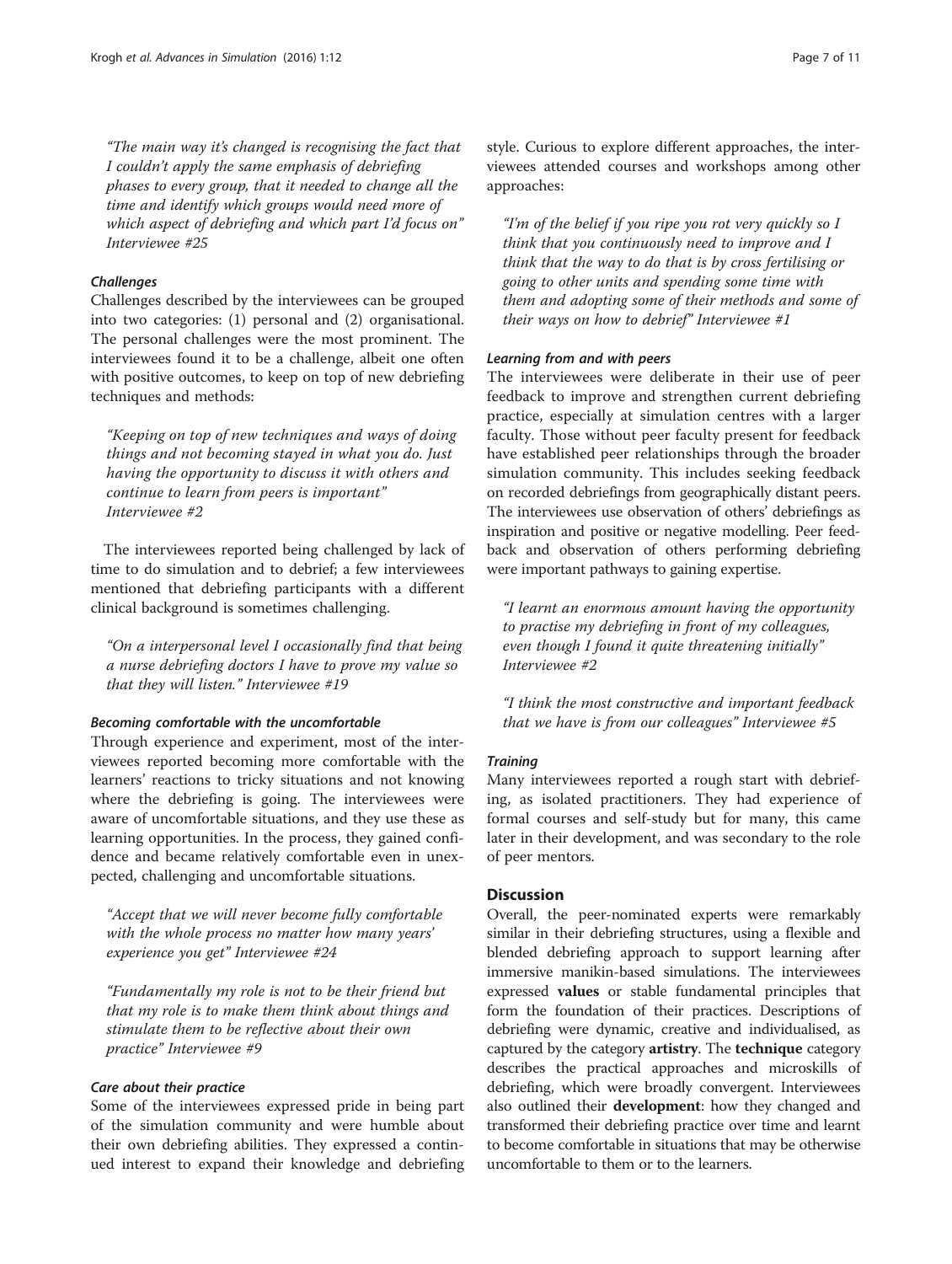While debriefing approaches across contexts, disciplines and levels of learners' experience varied, the structure of the debriefing remained consistent and usually followed three phases: reactions, discussion and summarising. This is consistent with the literature [[14](#page-9-0), [16](#page-9-0), [45](#page-10-0)–[47\]](#page-10-0). The interviewees generally strove to make debriefings learner centred by being honest, revealing their stance and frames, creating a safe learning environment, and promoting reflection with a transfer of learning to clinical practice. This also aligns with literature [[16,](#page-9-0) [48](#page-10-0)–[51\]](#page-10-0). An important aspect of creating a safe learning environment and the ability to maintain it, is directly related to the briefing, which is consistent with what has been described by Rudolph et al. [[26](#page-10-0)]. What this study reveals is the key element of artistry, as the interviewees described their comfort with moving flexibly and dynamically between a range of different debriefing models. It also points to the key role of continual development required to become and be an expert debriefer.

#### A model for debriefing practice

To summarise our findings on the debriefing practices of experts, we propose the four categories inform a new model for debriefer development: the practice development triangle (Fig. 1: The practice development triangle framework for expert debriefing practices adapted from Handal and Lauvas [\[52\]](#page-10-0)). The model is adapted from the theoreticians Handal and Lauvas' description of educational practice, as it is perceived by the learners [[52](#page-10-0)]. Handal and Lauvas made a distinction



between reflections at the three levels of abstraction: (1) practical and manifest action, (2) conceptual level of planning and reflections and (3) ethical considerations, with the "practice triangle" integrating the three levels of practice [[52](#page-10-0)].

We propose that values aligns with "ethical considerations" as this is the core philosophical foundation of debriefing; that artistry aligns with the conceptual notion of planning and reflections in considering how we are preparing, thinking, wondering and reflecting about how to do it; and that techniques aligns with the notion of practical and manifest action. Handal and Lauvas found that the level of actions and techniques may be supported by the two other levels. The findings in our study equally suggest that **values** and ethical consideration are the foundation for artistry, planning and reflections, followed by the techniques and actions. We have added a surrounding circle of development that incorporates, draws from, and informs values, artistry and techniques. This implies that the continuous development is influenced by and will equally influence practice on all the three levels in the practice development triangle.

#### Developing debriefers

The practice development triangle provides insight into how we might seek to develop expert debriefers. Often teaching about debriefing focuses heavily on enhancing practical microskills [\[53](#page-10-0), [54\]](#page-10-0). However, the findings of this study suggest that conceptualising values and developing artistry are at least equally important.

The interviewees relied heavily on observation of peers and peer feedback. This points to the value of structured peer feedback tools like objective structured assessment of debriefing (OSAD) [[55\]](#page-10-0) and debriefing assessment for simulation in healthcare (DASH) [\[56](#page-10-0)], but even more strongly underlines the need for mentorship. The rise of debriefing courses and graduate programmes in simulation is a relatively new phenomenon [\[30](#page-10-0), [53\]](#page-10-0) and while many of the expert debriefers had undertaken formal training, this was not available at the commencement of their careers. In either case, it is worth reflecting on the possibility that developing artistry may be best done relationally through mentorship rather than through a reductionist or theoretical approach.

It is interesting to note that one of the common core values, either implicitly or explicitly described, is being learner centred. In general, interviewees met the needs of their learners by facilitating supportive, constructive, challenging, and reflective discussions through thinking on their feet and other forms of artistry. This facilitation skill aligned strongly with the notion of being comfortable with discomfort (Interviewee #9) and debriefers having to work and practise on the edge of or outside their comfort zone to gain the needed experience. This also has implications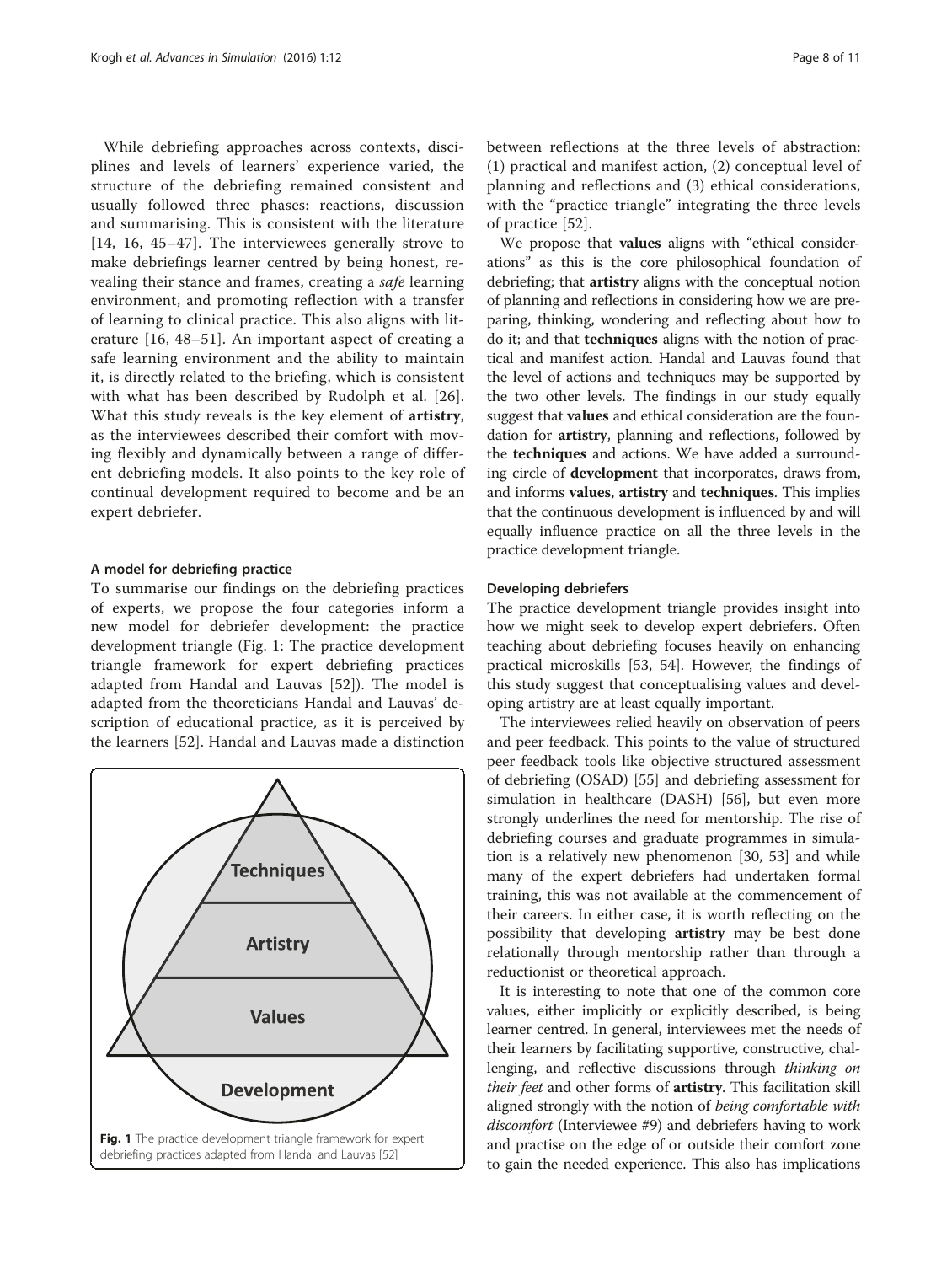<span id="page-8-0"></span>for faculty development in debriefing, which are worth considering in further research. That is, when and how to allow faculty to take the risk of going beyond their comfort zone. Learning theories may be most useful to prompt this type extension. We noted that debriefers were highly reflective regarding improving their practical skills, but had reflected less on the conceptual foundations of their debriefing practice. Learning theories provides a means to both validate and challenge simulation practice [\[57\]](#page-10-0), and we would regard this as an obvious next step in the advancement of debriefing practice.

#### Strengths and limitations of the study

The breadth of the national sample across a variety of work contexts is an important feature of this study, and the convergence of the data also supports the strength of the findings. However, although the respondents were nominated as expert debriefers, we have no objective measure of their expertise.

The academic, simulation modality and associated debriefing experiences of the research team may have introduced biases during analysis. However, our differences may also have offered a counterbalance and strengthened our analytic moves. We sought to establish trustworthiness through the following strategies outlined by Shenton [\[58](#page-10-0)]: purposive sampling, promoting honest responses from interviewees, iterative questioning, regular "debriefing" meetings of research team, our reflective commentary, audit trail and peer scrutiny of the research project. There are limitations to an interview study, as we relied on selfreport of practice and we do not know the impact of these practices on the experience of the learners.

Qualitative studies like this one are dependent on the researchers' approach and preconceptions when data is extracted and interpreted. As with all other interpretive qualitative research, the results are not reproducible or generalizable in a quantitative sense, but the commonalities across our broad sample suggest the findings may have relevance in other SBE contexts.

#### Conclusions

This study has described the practices of experts who debrief learners after immersive manikin-based simulations. The findings are applied and presented in a practice development triangle, where the microskills of techniques are only made possible through artistry, which itself is firmly grounded in the debriefers' values. A key part of the framework is the continuing efforts of debriefers to improve their own practice. The values of debriefers provide a foundation for enacting techniques and artistry. This shift in orientation may offer guidance in designing courses and programmes to support the development of debriefing after immersive manikin-based simulations.

# Appendix

Effective debriefing approaches in simulation based education - Topic guide for semi-structured interviews Intro

We want to understand from your perspective how and why you debrief as you do.

- 1. Before we get started on debriefing can you talk a little about your background? …
- Probe for clinical discipline, professional qualifications, educational qualifications, research experience, training in debriefing, length of time they have been debriefing, frequency of debriefing, context of debriefing etc. Finally ask about age or date of birth

Now for debriefing specifically.

How you debrief

- 2. Can you describe the usual contexts in which you debrief after simulations?
- Probes: Making sure that debriefing describing/ discussed is manikin based immersive simulation.
- 3. Please describe how you 'usual' run a debriefing session.
- Probes: Some experts use specific models, or components of them, is this something you do? what models to you use and what advantages/ disadvantages are there to this approach
- 4. Please describe a powerful debriefing session that you have conducted. What happened and why was it valuable/powerful?

Learners during debrief

- 5. During debriefing, how do you involve the learner/s?
- 6. How important are learning objectives in your debriefing?
- 7. How important is video review in your debriefing sessions?
- 8. How important is gaining participants' reaction in your debriefing?
- 9. Who do you think does most of the talking in your debriefing sessions?
- 10. What do you think your learners value in a debriefing session?
- 11. How important is it to offer expert opinion in your debriefing?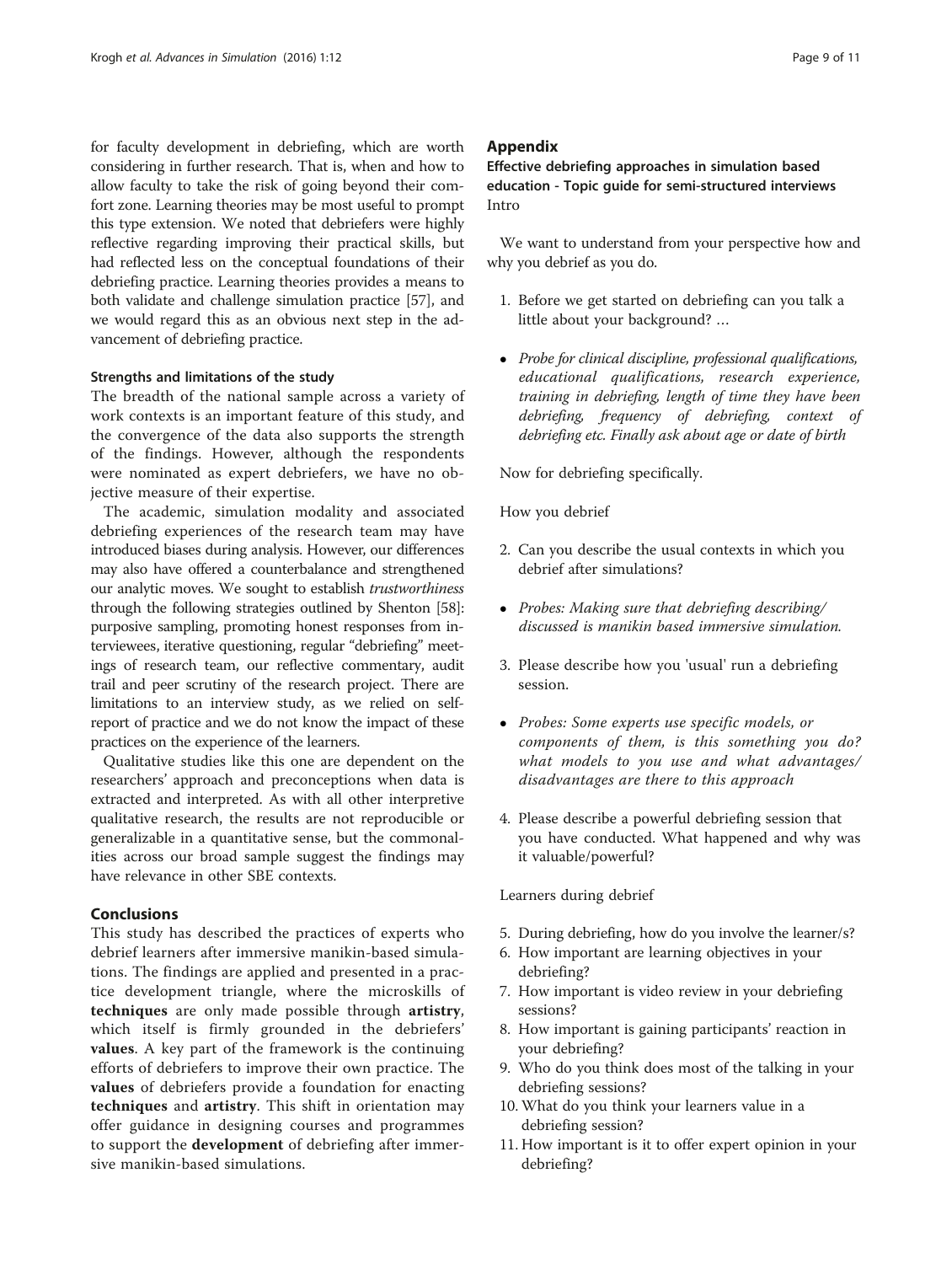- <span id="page-9-0"></span>12. To what extent do you get feedback from your learners on your debriefing? How? When? What's usual?
- 13. To what extent do you get feedback from your peers on your debriefing? How? When? What's usual?

## Becoming an expert

- 14. Your peers consider you an expert in debriefing. How do you build this expertise?
- 15. In what ways has your debriefing changed over time?
- 16. Are there any significant influences on your debriefing practice? …. Events? Courses? Certain people? Role models?
- 17. What do you think constitutes an ideal debriefing?
- 18. What educational theories underpin your approach to debriefing?
- 19. How do you know when things have not gone well?
- 20. How do you measure an effective debriefing session?
- 21. What is the hardest thing about becoming expert in debriefing?
- 22. I notice that you have/have not spoken about briefing. I wonder how important you think this is for debriefing…?

#### Beyond expert

- 23. What challenges do you experience in debriefing?
- 24. What barriers do you experience in debriefing?
- 25. How do you think you can improve your debriefing?

## Closure

Finishing the interview—what advice will you offer upcoming debriefers?

Although you were nominated as an expert debriefer, I wonder if you can nominate other debriefers? Especially someone who debriefs in a different style/approach to you?

#### Thanks

Interviewer to make a short recap on the key issues as they have heard them, seek clarification

#### Abbreviation

SBE: simulation-based education.

#### Competing interests

The authors declare that they have no competing interests.

#### Authors' contributions

All authors (KK, MB, DN) contributed to the design of the study. KK planned, coordinated and executed the interviews. Contribution to the data analysis is described in detail in the methods section. KK prepared first draft of the manuscript and all authors participated in the interpretation of data and the critical revision of the manuscript. All authors read and approved the final manuscript.

#### Acknowledgements

We thank the AusSETT faculty for their support and insight in nominations of the expert debriefers who participated in this study.

We thank the Tryg Fundation (TrygFonden) (grant number:7-11-1189), The Laerdal Foundation for Acute Medicine (grant number: 30006), SkejSim (grant number: 1112231324601424372), and The Central Denmark Region Health Scientific Research Fund (grant number: 1-30-72-114-10) for their financial support.

The work is attributed to the School of Rural Health and HealthPEER, Faculty of Medicine, Nursing and Health Sciences, Monash University, Australia

#### Author details

<sup>1</sup> Centre for Health Sciences Education, Aarhus University, 8200 Aarhus N Aarhus, Denmark. <sup>2</sup> Health PEER, Faculty of Medicine, Nursing and Health Sciences, Monash University, Victoria, Australia. <sup>3</sup>School of Rural Health, HealthPEER, Faculty of Medicine, Nursing and Health Sciences, Monash University, Victoria, Australia.

#### Received: 29 September 2015 Accepted: 25 February 2016 Published online: 02 April 2016

#### References

- 1. Issenberg SB, McGaghie WWC, Petrusa ER, Lee Gordon D, Scalese RJ. Features and uses of high-fidelity medical simulations that lead to effective learning: a BEME systematic review\*. Med Teach. 2005;27(1):10–28.
- 2. McGaghie WC, Issenberg SB, Petrusa ER, Scalese RJ. A critical review of simulation-based medical education research: 2003–2009. Med Educ. 2010; 44(1):50–63.
- 3. Morgan PJ, Cleave-Hogg D. A worldwide survey of the use of simulation in anesthesia. Can J Anaesth. 2002;49(7):659–62.
- 4. Rall M, Dieckmann P. Simulation and patient safety: the use of simulation to enhance patient safety on a systems level. Curr Anaesth Crit Care. 2005; 16(5):273–81.
- 5. Small SD, Wuerz RC, Simon R, Shapiro N, Conn A, Setnik G. Demonstration of high-fidelity simulation team training for emergency medicine. Acad Emerg Med. 1999;6(4):312–23.
- 6. Gaba DM. The future vision of simulation in health care. Qual Saf Heal Care. 2004;13 Suppl 1:i2–10.
- 7. Cheng A, Eppich W, Grant V, Sherbino J, Zendejas B, Cook D. Debriefing for technology-enhanced simulation: a systematic review and meta-analysis. Med Educ. 2014;48:657–66.
- 8. Cantrell M. The importance of debriefing in clinical simulations. Clin Simul Nurs. 2008;4(2):e19–23.
- 9. Dreifuerst KT. The essentials of debriefing in simulation learning: a concept analysis. Nurs Educ Perspect. 2009;30(2):109–14.
- 10. Savoldelli GL, Naik VN, Park J, Joo HS, Chow R, Hamstra S. Value of debriefing during simulated crisis management. Anesthesiology. 2006;105(2):279–85.
- 11. Hofmann B. Why simulation can be efficient: on the preconditions of efficient learning in complex technology based practices. BMC Med Educ. 2009;9(48):1–6.
- 12. Kneebone R, Nestel D, London IC. Learning clinical skills—the place of simulation and feedback. Clin Teach. 2005;2(2):86–90.
- 13. Issenberg BS, Scalese RJ. Best evidence on high-fidelity simulation: what clinical teachers need to know. Clin Teach. 2007;4(2):73–7.
- 14. Fanning RM, Gaba DM. The role of debriefing in simulation-based learning. Simul Healthc J Soc Simul Healthc. 2007;2(2):115–25.
- 15. Raemer D, Anderson M, Cheng A, Fanning R, Nadkarni V, Savoldelli G. Research regarding debriefing as part of the learning process. Simul Healthc J Soc Simul Healthc. 2011;6(7):52–7.
- 16. Rudolph JW, Simon R, Rivard P, Dufresne RL, Raemer DB. Debriefing with good judgment: combining rigorous feedback with genuine inquiry. Anesthesiol Clin. 2007;25(2):361–76.
- 17. Steinwachs B. How to facilitate a debriefing. Simul Gaming. 1992;23(2):186–95.
- 18. van de Ridder JMM, Stokking KM, McGaghie WC, ten Cate OTJ. What is feedback in clinical education? Med Educ. 2008;42(2):189–97.